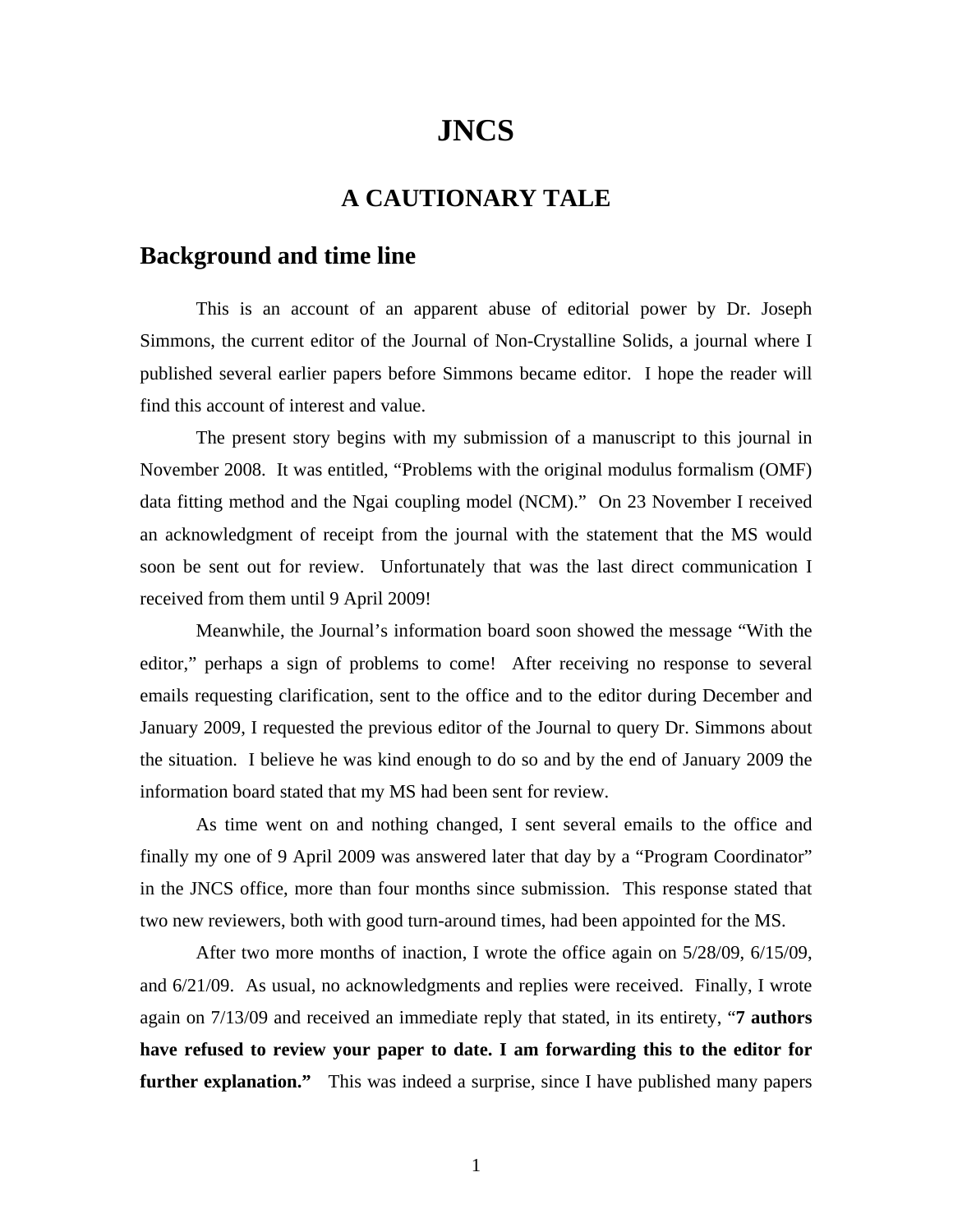and never before encountered such a response. If this statement were indeed true, it must have involved seven referees who were unfamiliar with the area, and none of them were thus likely to be among the five potential ones that I originally submitted to the journal, ones expert in the area and probably actually reviewers of some of my earlier papers in the Impedance Spectroscopy area.

So, if this statement is true, in the more than seven months since submission of the MS, no reviews had been received. I replied on 7/30/09 to the terse message of 7/13/09 and again provided the original list of five appropriate reviewers. But again, no response was received, and I wrote once more on 9/4/09, over nine months since submission of the MS.

Finally, on 9/20/09, I received a response from the editor, Joseph Simmons, more than **two months** after it was said to be sent to him from the JNCS office and more than **nine months** since submission. His response was a superficial review of the MS that did not discuss its scientific content at all. Although I replied to his message on 9/21/09, 9/24/09/, 10/9/09, and 10/23/09 requesting clarification of statements in it, it was the first, last, and one and only one I received from him. In the next section, I discuss his review (attached at the end of this message), and speculate on why action on my MS was delayed so long and perhaps why inappropriate referees were selected.

## **Possible explanations**

In his message, Dr. Simmons provided an ambiguous decision on my MS. On the one hand, he rejected it, while on the other he stated that if I emended it properly it could be reviewed for JNCS. I asked for clarification of this anomalous decision, including identification of specific unacceptable parts of the MS, but was unable to elicit any further response from him. Note that even if I followed his imprecise suggestions as best I could without specific inputs from him, the MS would have had to be submitted anew and would thus lose the original receipt date. What could be the reasons for the remarkable treatment accorded my submission by JNCS?

 To suggest a plausible answer to that question, some background about the MS and its contents is needed. On 24 February 2004 a MS by I. M. Hodge, K. L. Ngai, and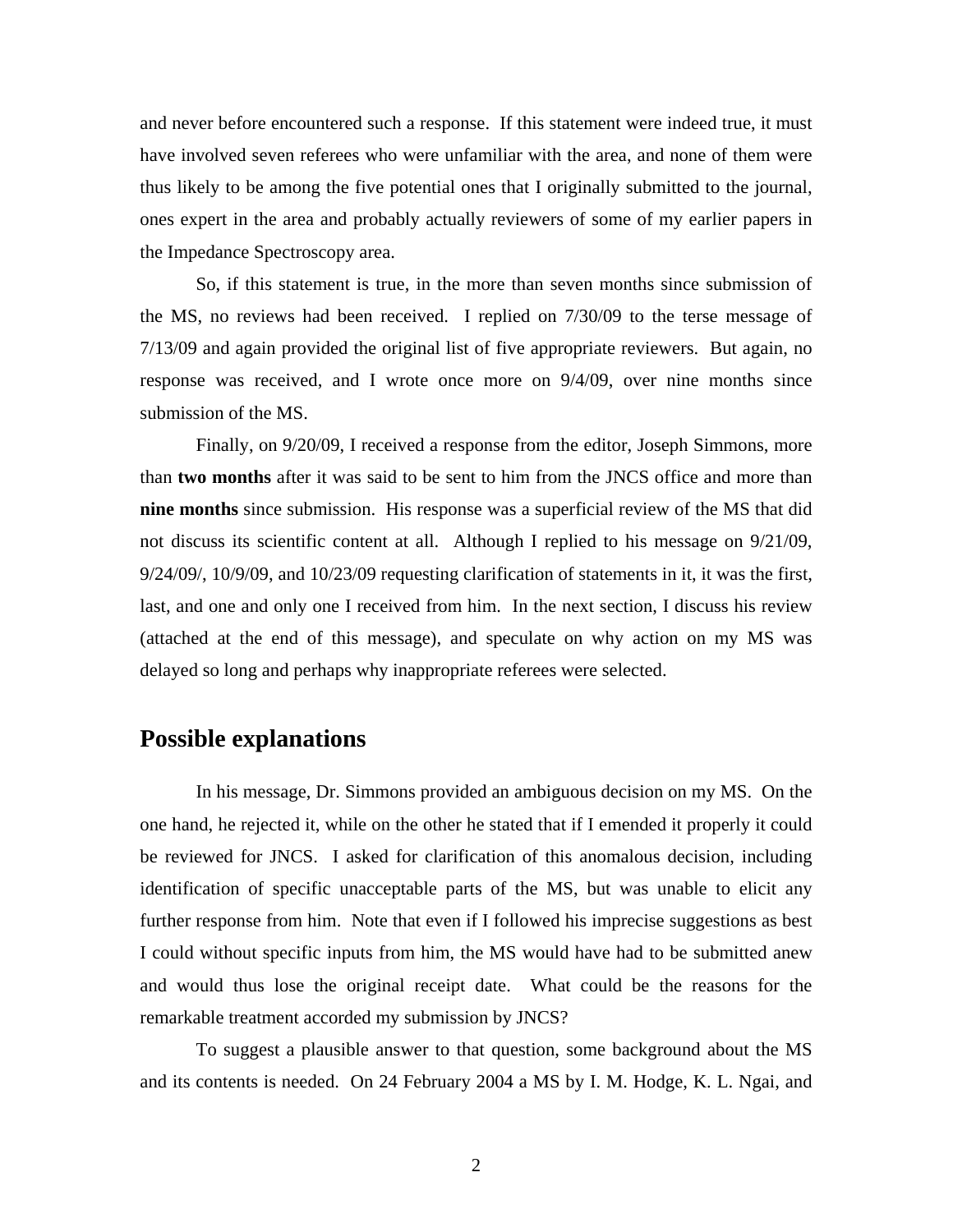C. T. Moynihan (HNM), entitled "Comment on the electric modulus function," was submitted to JNCS and published in **351** (2005) 104. In the Abstract of this paper it was stated, "Arguments in favor of the electric modulus formalism are reviewed, and several misunderstanding and misrepresentations are corrected." Unfortunately, no mention was made in this paper of previously published works by me that showed the modulus formalism to be incorrect and inapplicable. Although this criticism was well known to both Ngai and Moynihan, Ian Hodge, the first author of the HNM paper, later wrote me that **he was unaware of it and was not told of it by his co-authors!** 

Using the numbering in the serial listing of my scientific papers in my website (http://jrossmacdonald.com), those in print before final submission of the HNM MS in 2004 that discussed the failure of the modulus formalism were #'s 208, 212, 224, 226, 230, and 232, all now available for downloading at this site. It seems likely that any reviewers in the field of the HNM MS would have been aware of one or more of these papers and even in 2004 a Google search on "modulus formalism" would have identified at least some of them. Thus the "seven" reviewers of the MS were either unaware of the earlier work, since it was not mentioned in the HNM manuscript, or ignored it. In either case, they and perhaps even the editor who presumably selected them did an inadequate job.

On what basis did Dr. Simmons reject my MS and are his reasons valid? First, he objected to its lack of equations defining the K1, K0, and CK1 models, ones crucial to the fitting results included in the MS and to its conclusions about the failure of the modulus formalism approach. But any reader interested in the area would already know that in general no closed-form expressions for these models are available and that, nevertheless they are available in numerical form for accurate fitting of data using the free LEVM program, a fact mentioned in the same paragraph where the models were discussed. Any readers not familiar with these models and with the modulus formalism approach would probably not be interested in the work of the MS in any case but would be able to learn more from the references provided if they wished to do so. Thus, this potential reason for rejection is invalid

Second, he states, "The paper contains specific attacks on other authors such as suggestions of intentional **misleading comments**, and knowingly hiding information. We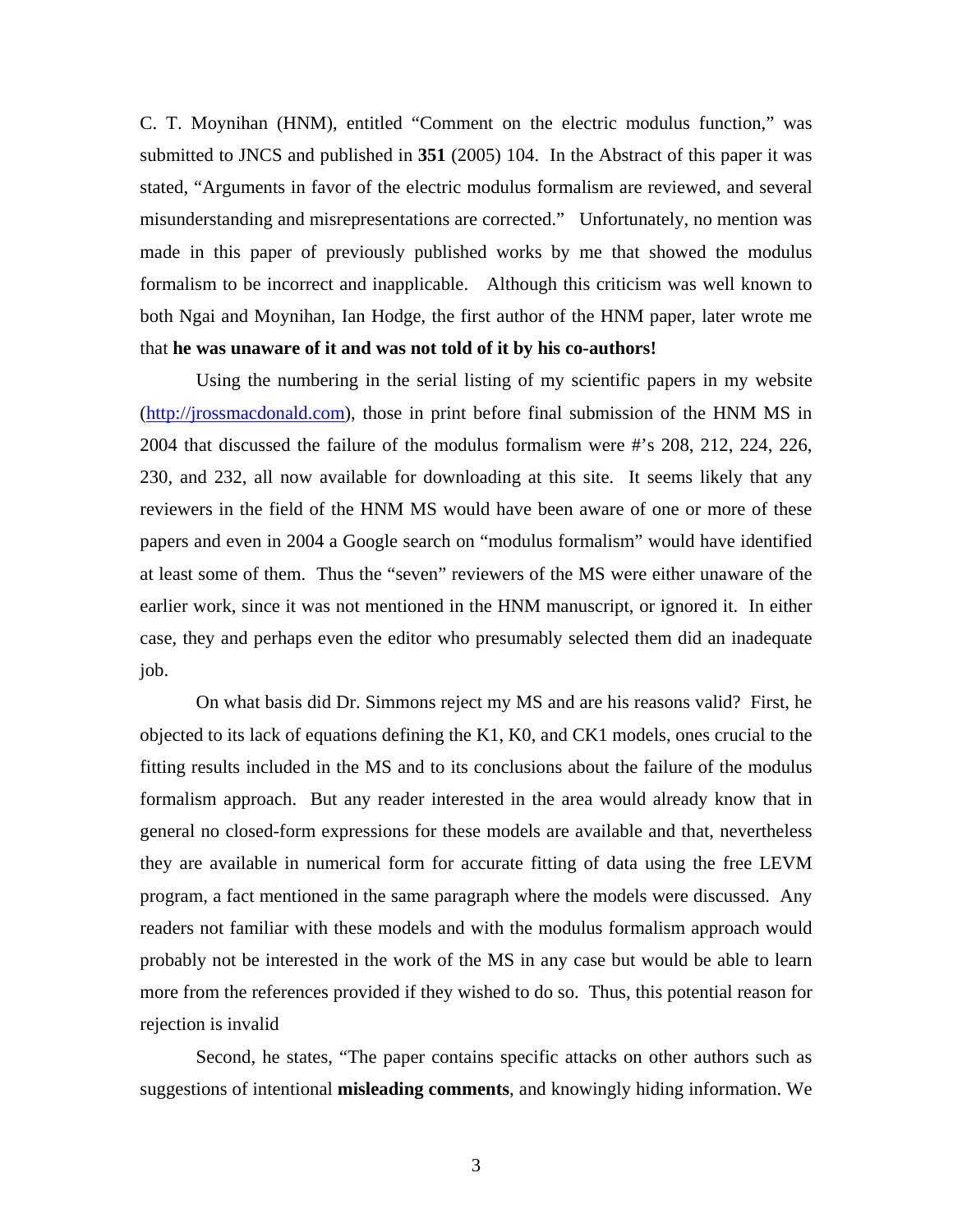do not publish **judgmental comments**." And he also stated "Some of the comments in the paper could be viewed as inflammatory." Presumably, these statements by Simmons are related to the following content of the MS. First, I quoted Einstein, who said "The right to search for truth also implies a duty: one must not conceal any part of what one has recognized as true." I believe that this injunction required me to cite the reasons why I had concluded that the modulus formalism was an incorrect approach and why, in addition, such information was omitted from the HNM paper. Had I not done so, I could be criticized for "knowingly hiding (relevant) information." If one accepts Einstein's command, my actions in following it should not be taken as reasons for rejecting my MS.

It seems to me that there is a vast difference between quoting the statement from Hodge mentioned above, a purely factual matter, not a "judgmental comment" and not in any sense a "misleading comment", and "specifically attacking other authors." The reader is free to make his own decision about whether Hodge was truthful when he stated that his co-authors did not inform him of relevant earlier work. If he was truthful, as I believe, then they did indeed conceal important information whether or not they believed it to be true. Such information was surely relevant to why the HNM paper contained no mention of reasons why it had been shown to be incorrect, additions which would have made most of its content irrelevant. Surely making facts available when they are relevant is different from attacking others, an *ad hominem* approach which I always try to avoid.

Finally, it is ironic that Simmon's efforts to greatly delay and finally reject my MS, apparently because it might reflect on the inadequacy of some referees and raise unpalatable relevant facts, were fruitless in one sense. In a paper (#248) published in March 2009 in the Journal of Physics and Chemistry of Solids (70 (2009) 546), like the JNCS an Elsevier publication, the Hodge statement was included, along with mention of the inadequacies of the HNM work. This manuscript was quickly and positively reviewed and no negative comments from either reviewers or the editor were received.

I believe the above discussion is worthwhile to show the effects of editorial mismanagement, but I urge the reader not to castigate Dr. Simmons, who undoubtedly did his best.

---------------------------------------------------------------------------------------------------------

Simmons' rejection letter: